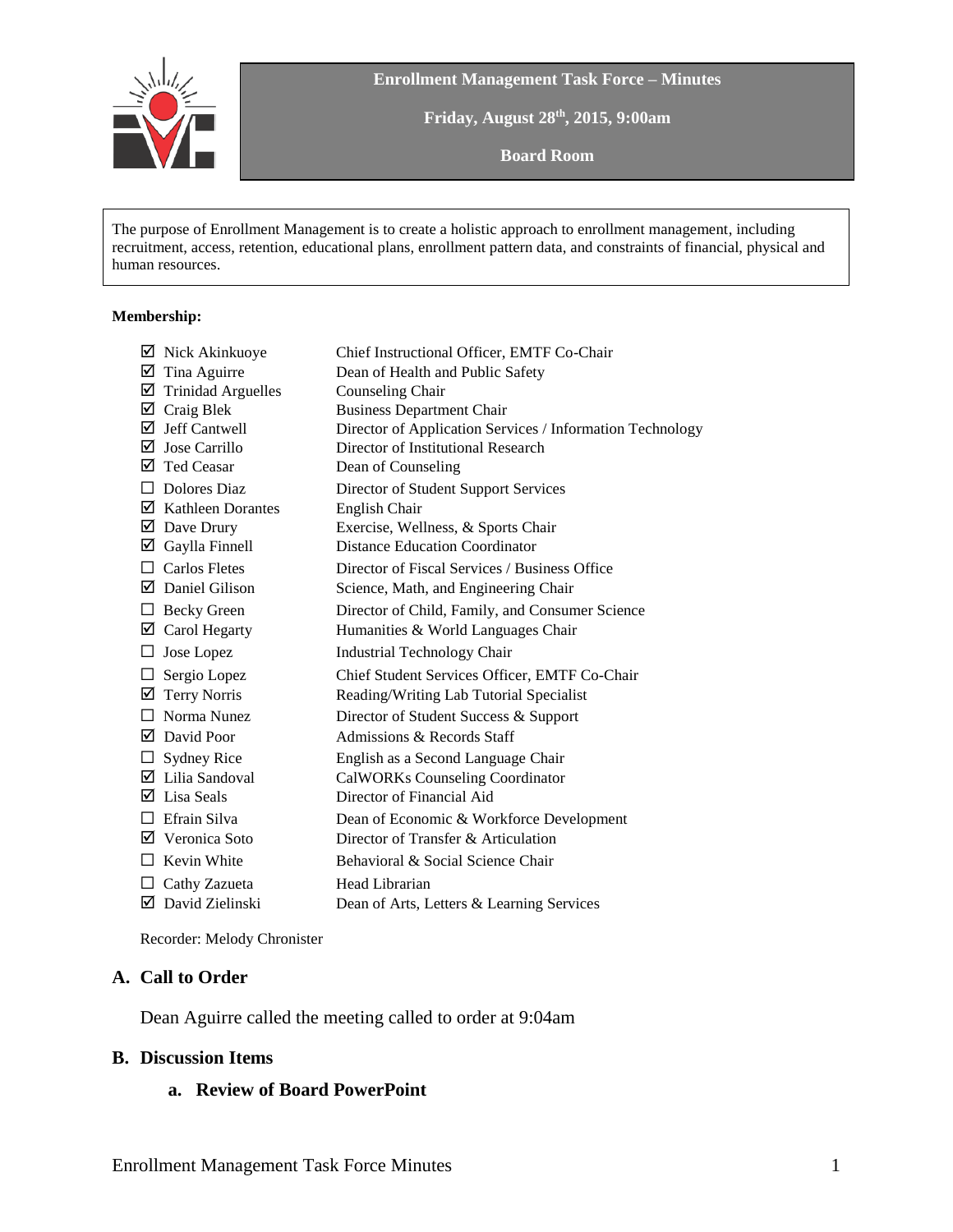

**Enrollment Management Task Force – Minutes Friday, August 28th , 2015, 9:00am Board Room**

The Enrollment Management and FTES revenue projection Power Point Presentation that was presented at the special board meeting on August  $26<sup>th</sup>$  was reviewed. David Poor shared that approx. 300-550 Students are on probation per term. Up to 350 student lose their priority each term. David is saying we would lose about 200 of these students anyway. He also shared that we lose approx. 110-140 students per semester due to Academic Dismissal.

Discussed continued strengthening of financial aid restrictions that are impacting a student's ability to get aid. This means we are at risk of losing more students as these rules continue to tighten.

Concern was also expressed about high school counselors discouraging students from attending IVC for a myriad of reasons. We can market all we want, but if we don't recruit – they don't come. We should focus on recruitment.

Discussed additional constraints including lack of marketing, lack of faculty, lack of prime time classroom space, and lack of computer lab space. Dean Silva shared that three of the classrooms in the 3200 building will also be converted to labs in the next year for the POST program and will only further reduce our classroom availability. Discussed potential avenues to increase enrollment including a strategic, targeted marketing campaign, additional online courses, offering courses back out in the community, developing a short-term course pathway, the Veterans Center (The Military and Veterans Success Center – Grand Opening November  $12<sup>th</sup>$ , full implementation of SSSP, university partnerships, and the tuition waiver now being offered to high school students.

Concern was expressed about the evening services being offered – and how the new requirements under SSSP actually create additional hurdles to evening students since they have to take assessment tests, meet with a counselor, etc. to get priority registration – which are limited or not available in the evening.

### **b. What Worked – What Did Not for Fall 2015 and/or Spring 2015**

It was suggested to bring back more M/W/F courses as it provides a chance to fit more classes in the prime time periods.